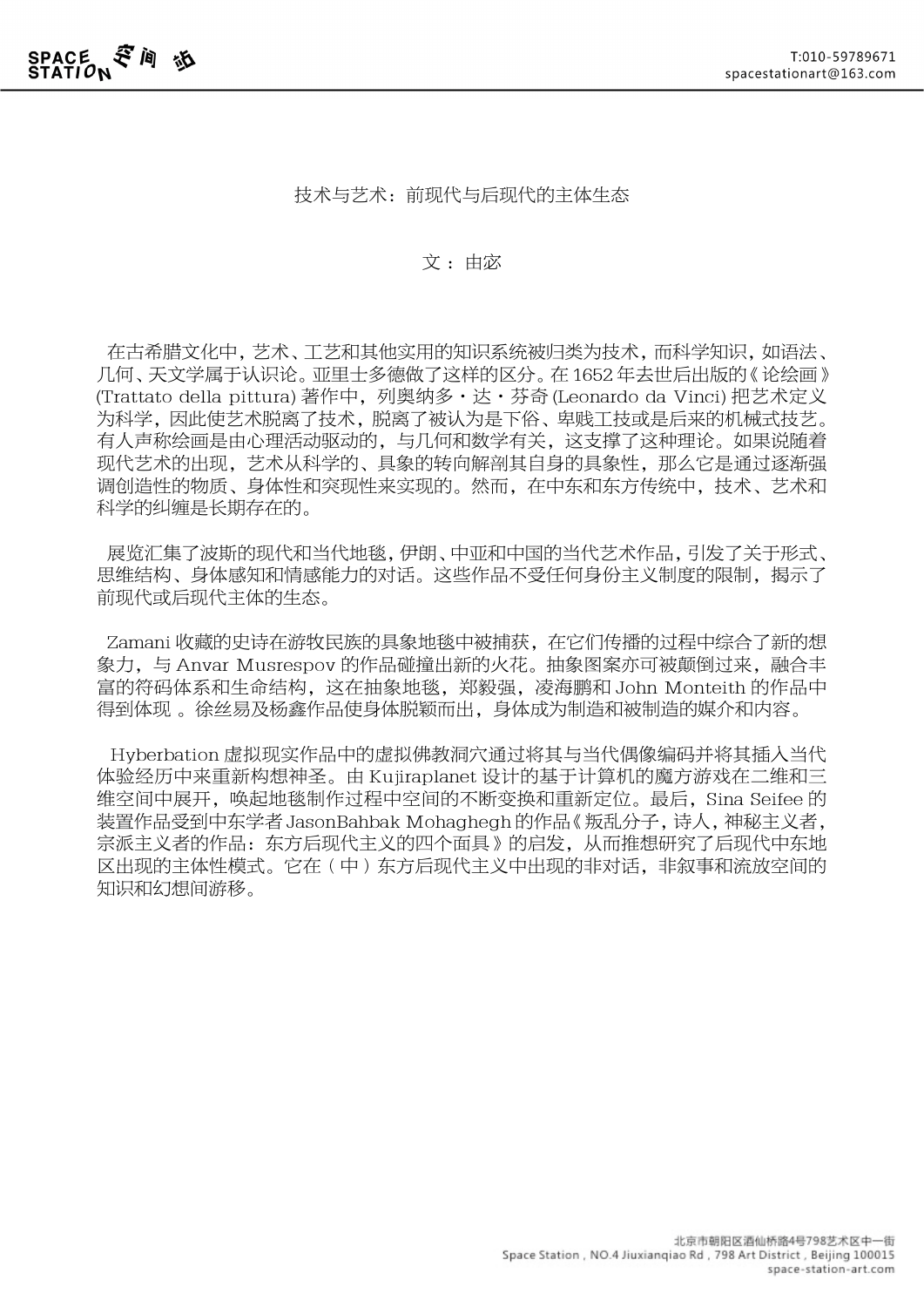## **Techne and Art: Ecologies of Pre- and Post-modern Subjectivities**

## Curated by You Mi

In ancient Greek culture, art,craftsmanship and other practical forms of knowledge were categorized as techne, whereas scientific knowledgesuch as grammar, geometry, astronomy belonged to episteme. Aristotle made suchdifferentiation. In Trattato dellapittura published posthumously in 1652, Leonardo da Vinci took as task todefine art as science, and so departed from craftmanship, which was regarded asartes vulgares et sordidae, or later the artes mechanicae. This undertaking wassupported by claims that painting was driven by mental activities andassociated with geometry and mathematics. If with the advent of modern art, artmoved away from being scientific and representational so to anatomize its ownrepresentationality, it has done so by gradually emphasizing the material, theembodied and the emergent aspects of creativity. However, in the Middle-Easternand Eastern traditions, the entanglement of techne, art and science sustainsover time.

The show rounds up modern and contemporarycarpets from Persia and works of contemporary art from Iran, Central Asia andChina, eliciting dialogues on form, structures of thinking, bodily perceptionand affective capacity. Not reducible to any identitarian regimes, the worksreveal pre-modern or postmodern ecologies of subjectivity.

Epics, captured in the pictorial carpets ofthe Zamani Collection, synthesize new imaginations as they and are passed on, creatingnew encounters with, for example, the works of Anvar Musrespov. Abstractpatterns are reversed to incorporate the richness of signs, omens andstructures of life, in the case of the abstract carpets and works of ZhengYiqiang, Ling Haipeng and John Monteith. The act of making brings the body tothe fore, as the body becomes the medium and content of making and being made, capturedin the work of Xu Siyi and Yang Xin.

The virtual Buddhist cave in the Virtual Realitywork by Hyperbation reimagines the sacred by encoding it with contemporary signsand inserting it into contemporary embodied experiences. And the computerbasedRubik's cube game designed by kujiraplanet rolls out in two dimensional andthree dimensional spaces, evoking the constant shifting and recentering in theprocess of carpet-making. Finally, the installation of Sina Seifee investigatesand speculates on the modes of subjectivity emergent within the postmodernMiddle-East, inspired by Middle-Eastern scholar Jason Bahbak Mohaghegh's work "Insurgent,Poet, Mystic, Sectarian: The Four Masks of an Eastern Postmodernism". Itzooms in and out of knowledge and speculation about nondialogue, nonnarrative,and radical exile spaces that have emerged in (Middle-)Eastern postmodernism.

She is fellow of Alexander von Humboldt Foundation (Germany), Zentrum Paul Klee (Switzerland) and Independent Curators International (USA) member of Academy of Arts of the World (Germany) and serves as director of Arthub (Shanghai) advisor to The Institute for Provocation (Beijing).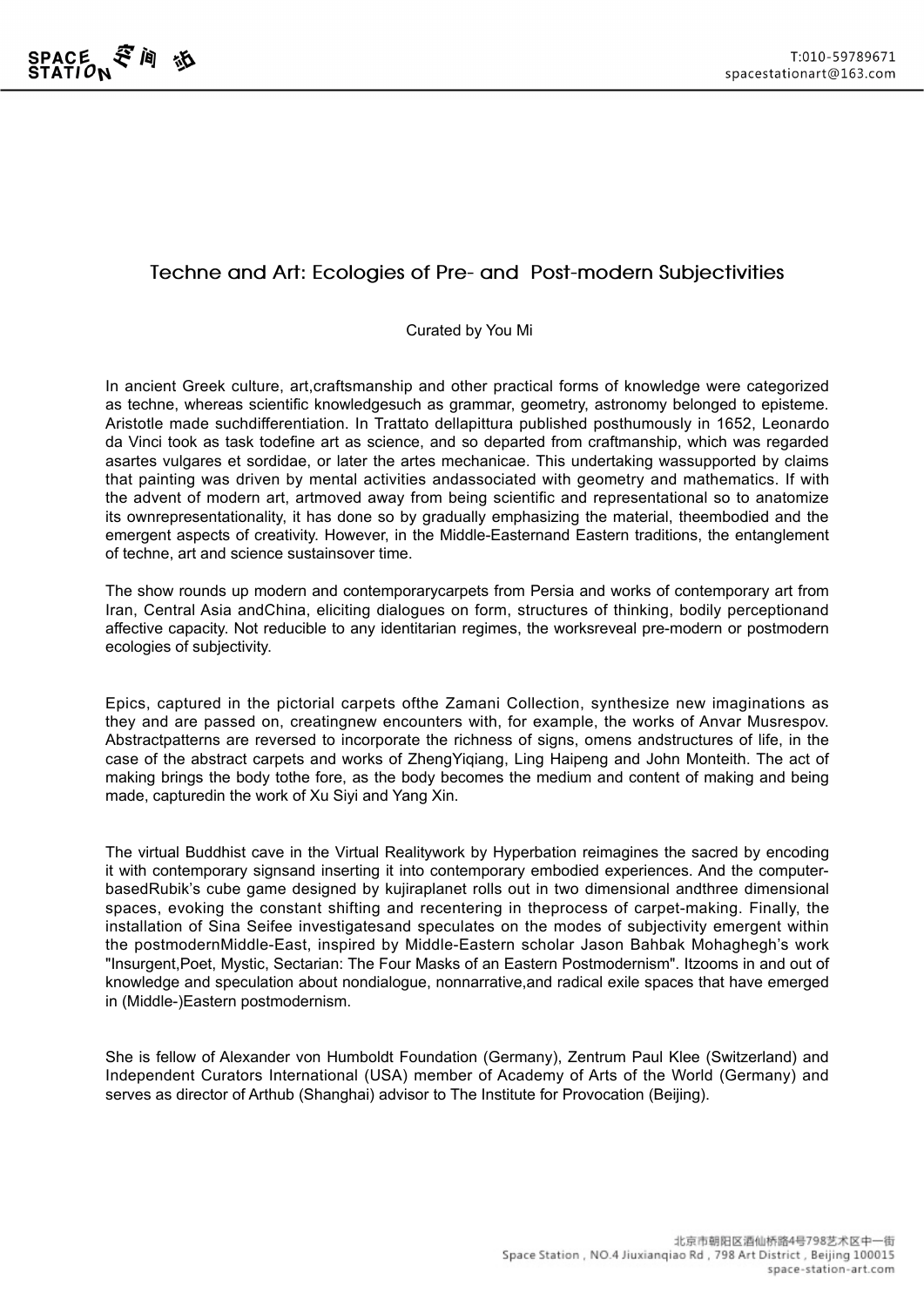策展人 | 由宓

现在科隆媒体艺术学院任助理教授。她的学术研究方向包括媒介与艺术理论,欧亚历史文化 之交通,以及东西方哲学传统中的内在性哲学。她策划并参与的艺术及研究项目包括深圳香 港建筑与城市双年展(2007),伊斯坦布尔设计双年展(2012),里斯本三年展,雅典双年 展(2013),荷兰 V2 的不稳定媒体(2015),SAVVY Contemporary(2016)等。她的 长期策展与研究课题以丝绸之路作为一种 deep-time, deep-space,去中心化以及游牧精 神的象征。在此框架下她策划了韩国光州亚洲文化文化中心剧场开幕季的一系列表演项目, 以及蒙古乌兰巴托首届媒体艺术节(2016)。自 2018 年起,她与 BinnaChoi (Casco,荷兰) 共同策划 UnmappingEurasia,一个致力于联通欧亚历史与哲学的长期策展和研究的平台。

她在国际上很多机构做过学术讲座,包括柏林世界文化宫、纽约 Vera List Center forArts and Politics、阿姆斯特丹皇家艺术学院、迪拜全球艺术论坛,并在荷兰艺术学院和柏林艺 术大学授课。她的文章见于国际学术期刊如 Performance Research, PARSE, MaHKU: Journal of Fine ArtResearch,Southeast of Now 等。

由宓是亚历山大·冯·洪堡基金会(德国),Academy of Arts of the World (德国),保罗·克 里中心(瑞士)及Independent Curators International(纽约)的研究学者,同时是Arthub(上 海)的总监以及北京激发研究所的顾问。